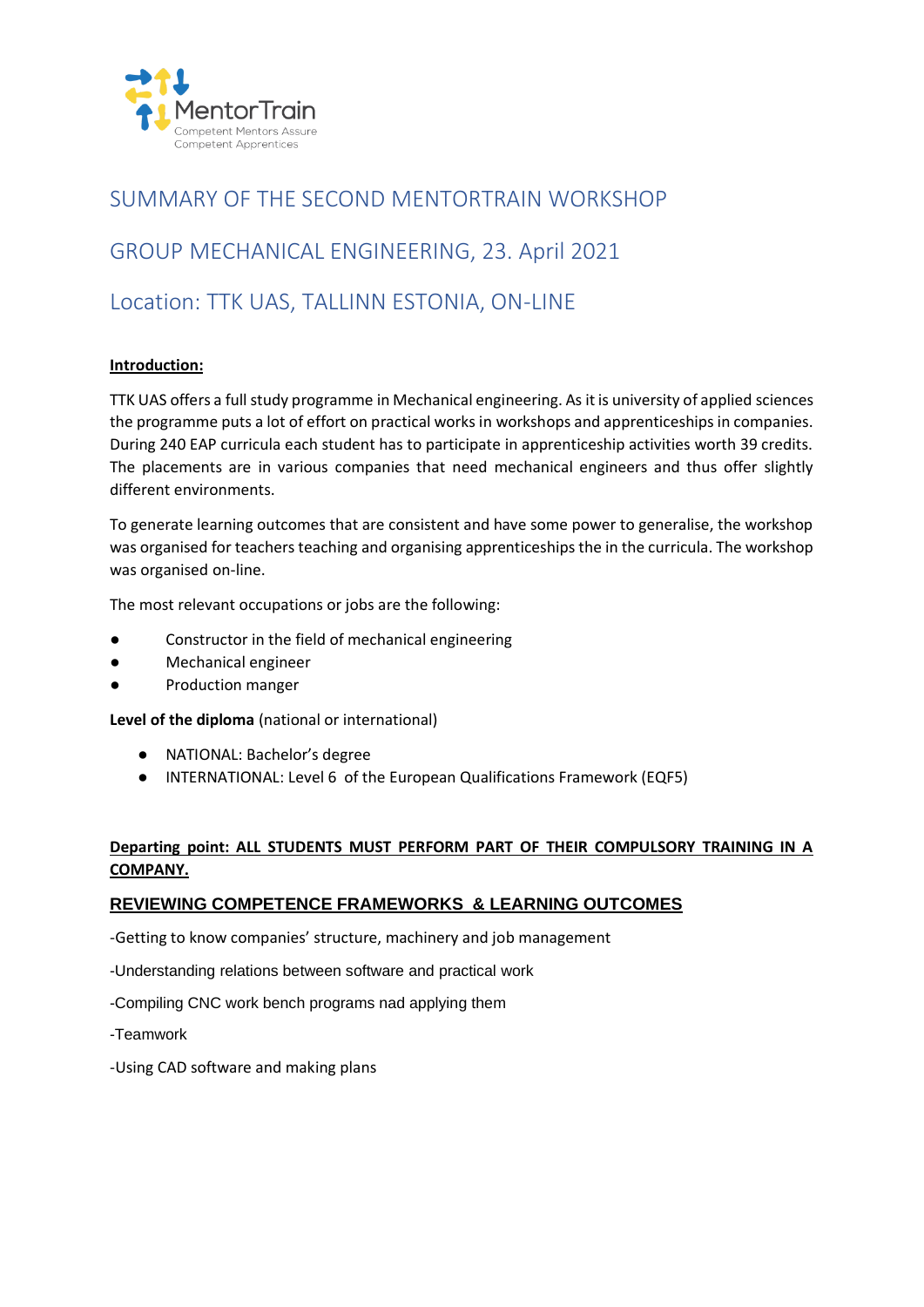

# **PROPOSING APPRENTICESHIP ACTIVITIES**

-Getting a thorough overview of used machinery and end used technologies

-Extensive training about materials being used, their properties, and production methodologies used from scratch to final product

- -Solving real work taske with methods use in the company
- -Working with different work stations used in the manufacturing
- -Working with documentation management system
- -Working with different work stations used in the manufacturing
- -Solving real work taske with methods use in the company
- -Working as CNC work bench operator
- -Preparing CAD plans
- -Working as a quality specialist
- -Working as a production manager
- -Preparing CAD plans